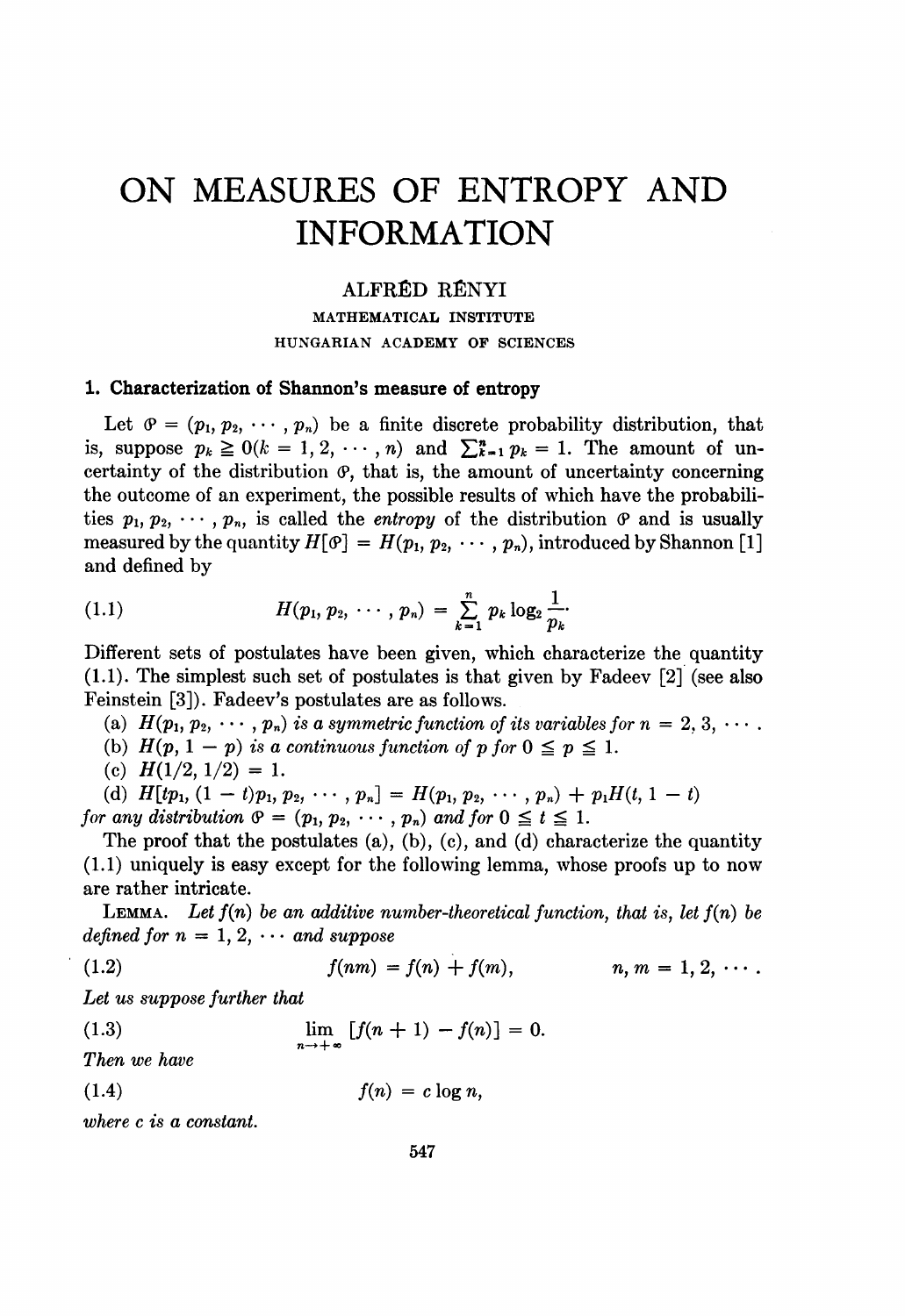This lemma was first proved by Erdös [4]. In fact Erdös proved somewhat more, namely he supposed, as is usual in number theory, the validity of (1.2) only for n and m being relatively prime. Later the lemma was rediscovered by Fadeev. The proofs of both Erdös and Fadeev are rather complicated. In this section we give a new proof of the lemma, which is much simpler.

PROOF. Let  $N > 1$  be an arbitrary integer and let us put

(1.5) 
$$
g(n) = f(n) - \frac{f(N) \log n}{\log N}, \qquad n = 1, 2, \cdots.
$$

It follows evidently from (1.2) and (1.3) that

(1.6) 
$$
g(nm) = g(n) + g(m), \qquad n, m = 1, 2, \cdots
$$

and that

(1.7) 
$$
\lim_{n \to +\infty} [g(n+1) - g(n)] = 0.
$$

We have further

(1.8)  $g(N) = 0.$ 

Let us now put  $G(-1) = 0$  and

(1.9) 
$$
G(k) = \max_{N^k \leq n < N^{k+1}} |g(n)|, \qquad k = 0, 1, \cdots,
$$

and further,

(1.10) 
$$
\delta_k = \max_{N^k \leq n < N^{k+1}} |g(n+1) - g(n)|, \qquad k = 0, 1, \cdots.
$$

Clearly we have

(1.11) 
$$
\lim_{k \to +\infty} \delta_k = 0.
$$

Now we shall prove that

(1.12) 
$$
\lim_{n \to +\infty} \frac{g(n)}{\log n} = 0.
$$

Since for  $N^k \leq n < N^{k+1}$ , we have  $|g(n)|/\log n \leq G(k)/k \log N$ , in order to prove (1.12) it is clearly sufficient to prove that

(1.13) 
$$
\lim_{k \to +\infty} \frac{G(k)}{k} = 0.
$$

Now let n be an arbitrary integer and let  $k$  be defined by the inequalities  $N^k \leq n < N^{k+1}$ . Let us put  $n' = N[n/N]$  where [x] denotes the integral part of x; thus  $n'$  is the greatest multiple of N not exceeding n. Then we have evidently  $0 \leq n - n' < N$  and thus

$$
(1.14) \qquad |g(n)| \leq |g(n')| + \sum_{l=n'}^{n-1} |g(l+1) - g(l)| \leq |g(n')| + N\delta_k.
$$

By  $(1.6)$  and  $(1.8)$  we have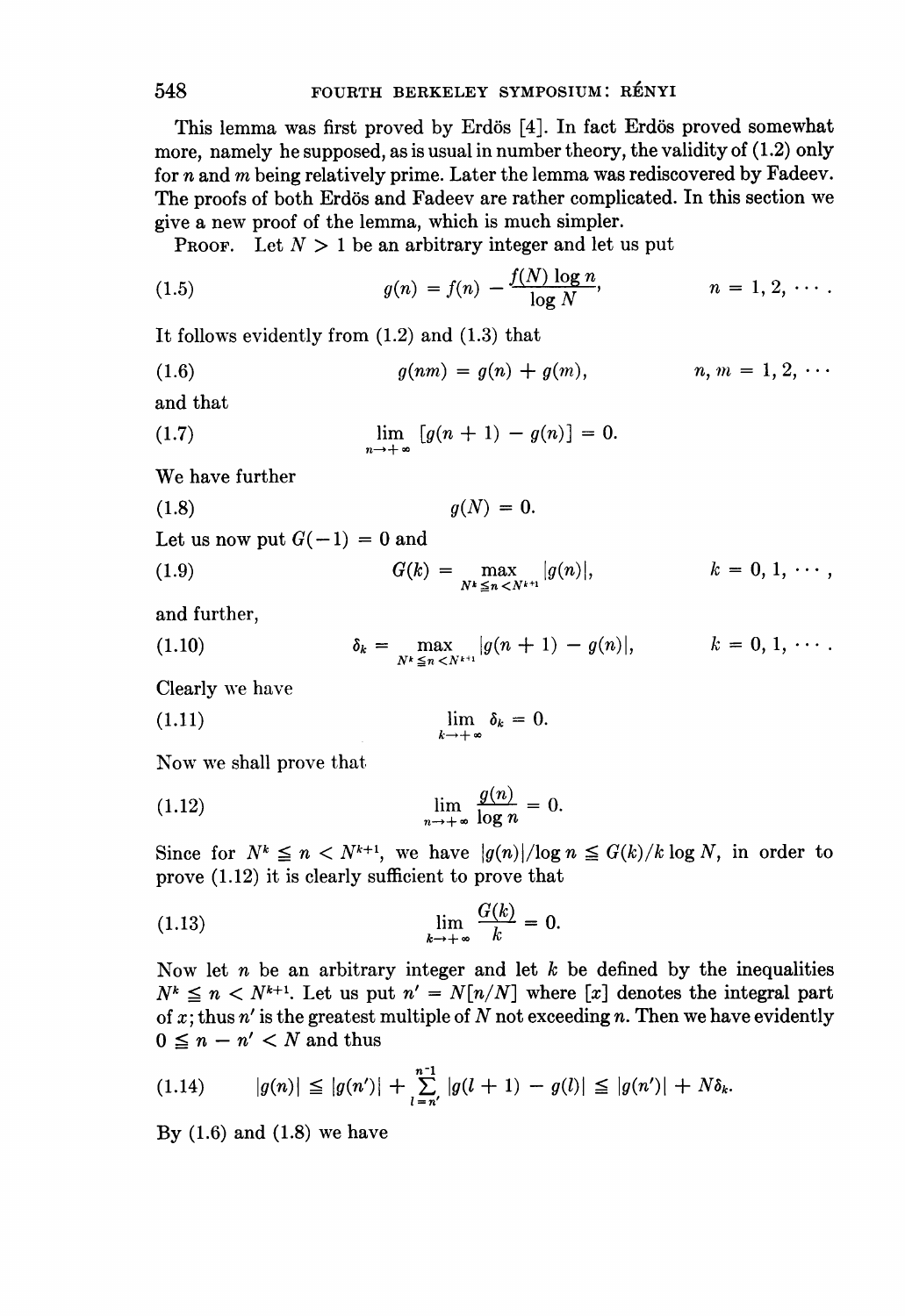(1.15) 
$$
g(n') = g\left(\left[\frac{n}{N}\right]\right) + g(N) = g\left(\left[\frac{n}{N}\right]\right),
$$

and hence the inequalities  $N^{k-1} \leq [n/N] < N^k$ , together with (1.14), imply that (1.16)  $G(k) \leq G(k-1) + N\delta_k, \qquad k = 0, 1, \cdots.$ 

Adding the inequalities (1.16) for  $k = 0, 1, \dots, m$ , it follows that

$$
(1.17) \t\t \t\t \frac{G(m)}{m} \leq N \left( \frac{\delta_0 + \delta_1 + \cdots + \delta_m}{m} \right).
$$

Taking  $(1.11)$  into account, we obtain  $(1.13)$  and so  $(1.12)$ . But clearly  $(1.12)$ implies

(1.18) 
$$
\lim_{n \to +\infty} \frac{f(n)}{\log n} = \frac{f(N)}{\log N}.
$$

As N was an arbitrary integer greater than <sup>1</sup> and the left side of (1.18) does not depend on  $N$ , it follows that, denoting by  $c$  the value of the limit on the left side of (1.18), we have

(1.19) 
$$
f(N) = c \log N
$$
,  $N = 2, 3, \cdots$ 

By (1.2) we have evidently  $f(1) = 0$ . Thus the lemma is proved.

With a slight modification the above proof applies also in the case when the validity of  $(1.2)$  is supposed only for relatively prime m and n. A previous version of the above proof has been given by the author in [5]. The version given above is somewhat simpler than in [5].

Let us add some remarks on the set of postulates (a) to (d). Let us denote  $\varphi = (p_1, p_2, \dots, p_m)$  and  $\varphi = (q_1, q_2, \dots, q_n)$  as two probability distributions. Let us denote by  $\varphi * \varrho$  the direct product of the distributions  $\varrho$  and  $\varrho$ , that is, the distribution consisting of the numbers  $p_jq_k$  with  $j = 1, 2, \dots, m; k = 1, 2,$  $\cdots$ , *n*. Then we have from (1.1)

$$
(1.20) \tH[\mathcal{O} * \mathcal{Q}] = H[\mathcal{O}] + H[\mathcal{Q}],
$$

which expresses one of the most important properties of entropy, namely, its additivity: the entropy of a combined experiment consisting of the performance of two independent experiments is equal to the sum of the entropies of these two experiments. It is easy to see that one cannot replace the postulate (d) by (1.20) because (1.20) is much weaker. As a matter of fact there are many quantities other than  $(1.1)$  which satisfy the postulates  $(a)$ ,  $(b)$ ,  $(c)$ , and  $(1.20)$ . For instance, all the quantities

(1.21) 
$$
H_{\alpha}(p_1, p_2, \cdots, p_n) = \frac{1}{1-\alpha} \log_2 \left( \sum_{k=1}^n p_k^{\alpha} \right),
$$

where  $\alpha > 0$  and  $\alpha \neq 1$  have these properties. The quantity  $H_{\alpha}(p_1, p_2, \dots, p_n)$ defined by  $(1.21)$  can also be regarded as a measure of the entropy of the distribution  $\varphi = (p_1, \dots, p_n)$ . In what follows we shall call

$$
H_{\alpha}(p_1, p_2, \cdots, p_n) = H_{\alpha}[\mathcal{P}]
$$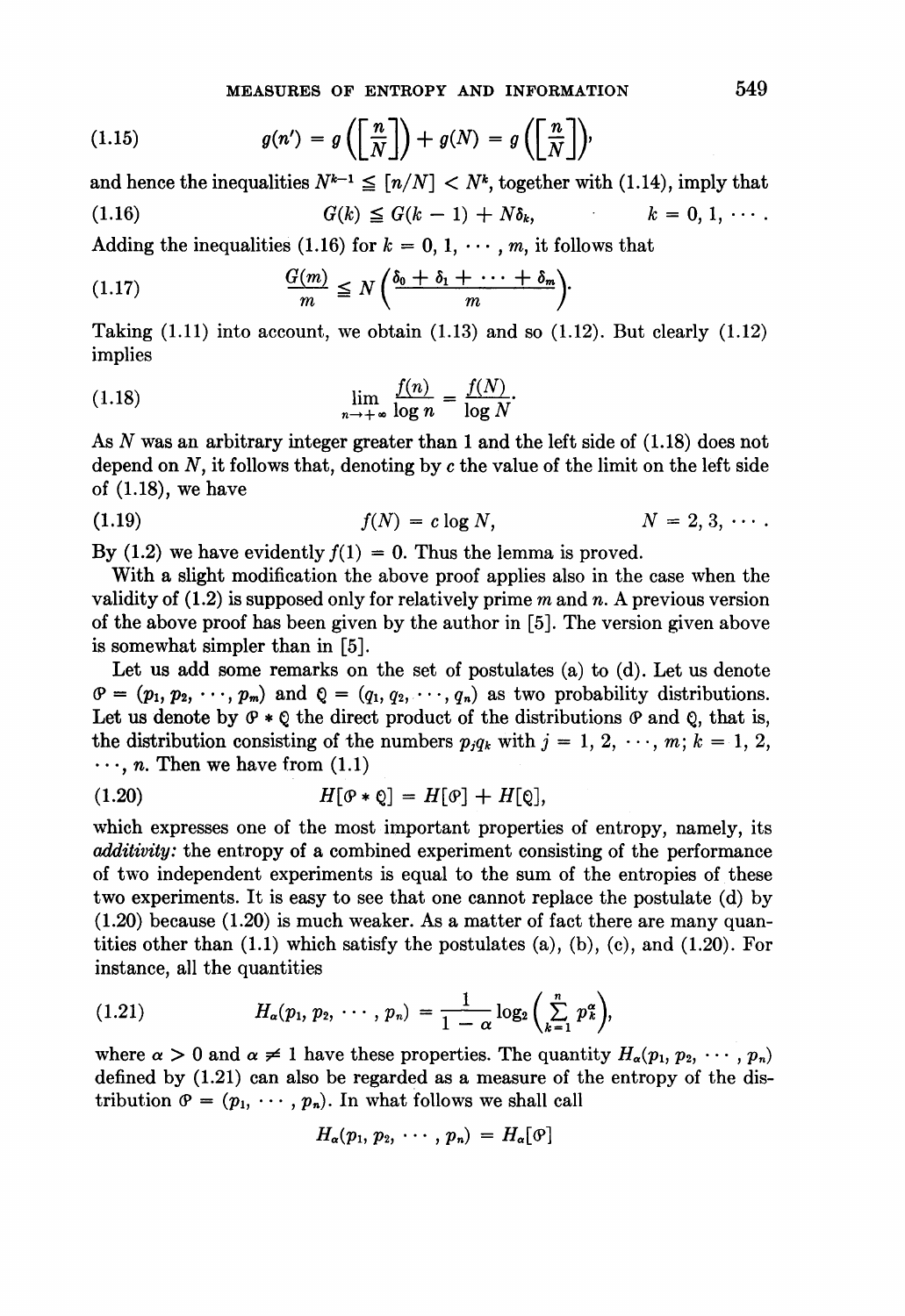the entropy of order  $\alpha$  of the distribution  $\varphi$ . We shall deal with these quantities in the next sections. Here we mention only that, as is easily seen,

(1.22) 
$$
\lim_{\alpha \to 1} H_{\alpha}(p_1, p_2, \cdots, p_n) = \sum_{k=1}^n p_k \log_2 \frac{1}{p_k}.
$$

Thus Shannon's measure of entropy is the limiting case for  $\alpha \rightarrow 1$  of the measure of entropy  $H_a[\mathcal{P}]$ . In view of (1.22) we shall denote in what follows Shannon's measure of entropy (1.1) by  $H_1(p_1, \dots, p_n)$  and call it the measure of entropy of order <sup>1</sup> of the distribution. Thus we put

(1.23) 
$$
H_1[\mathfrak{G}] = H_1(p_1, p_2, \cdots, p_n) = \sum_{k=1}^n p_k \log_2 \frac{1}{p_k}.
$$

There are besides the quantities (1.22) still others which satisfy the postulates (a), (b), (c), and (1.20). For instance, applying a linear operation on  $H_{\alpha}[\mathcal{P}]$  as a function of  $\alpha$  we get again such a quantity. In the next section we shall show what additional postulate is needed besides (a), (b), (c), and  $(1.20)$  to characterize the entropy of order 1. We shall see that in order to get such <sup>a</sup> characterization of Shannon's entropy, it is advantageous to extend the notion of a probability distribution, and define entropy for these generalized distributions.

# 2. Characterization of Shannon's measure of entropy of generalized probability distributions

The characterization of measures of entropy (and information) becomes much simpler if we consider these quantities as defined on the set of generalized probability distributions. Let  $[\Omega, \mathcal{B}, P]$  be a probability space, that is,  $\Omega$  an arbitrary nonempty set, called the set of elementary events;  $\mathfrak{B}$  a  $\sigma$ -algebra of subsets of  $\Omega$ , containing  $\Omega$  itself, the elements of  $\otimes$  being called events; and P a probability measure, that is, a nonnegative and additive set function for which  $P(\Omega) = 1$ , defined on 6. Let us call a function  $\xi = \xi(\omega)$  which is defined for  $\omega \in \Omega_1$  where  $\Omega_1 \in \mathcal{B}$  and  $P(\Omega_1) > 0$ , and which is measurable with respect to  $\mathcal{B}$ , a generalized random variable. If  $P(\Omega_1) = 1$  we call  $\xi$  an ordinary (or complete) random variable, while if  $0 \leq P(\Omega_1) \leq 1$  we call  $\xi$  an *incomplete random variable*. Clearly, an incomplete random variable can be interpreted as a quantity describing the result of an experiment depending on chance which is not always observable, only with probability  $P(\Omega_1)$  < 1. The distribution of a generalized random variable will be called a generalized probability distribution. In particular, in the case when  $\xi$  takes on only a finite number of different values  $x_1, x_2, \cdots, x_n$ , the distribution of  $\xi$  consists of the set of numbers  $p_k = P\{\xi = x_k\}$  for  $k = 1, 2, \dots, n$ . Thus a finite discrete generalized probability distribution is simply a sequence  $p_1, p_2, \dots, p_n$  of nonnegative numbers such that putting  $\vartheta = (p_1, p_2, \dots, p_n)$ and

$$
(2.1) \t\t W(\mathfrak{O}) = \sum_{k=1}^n p_k,
$$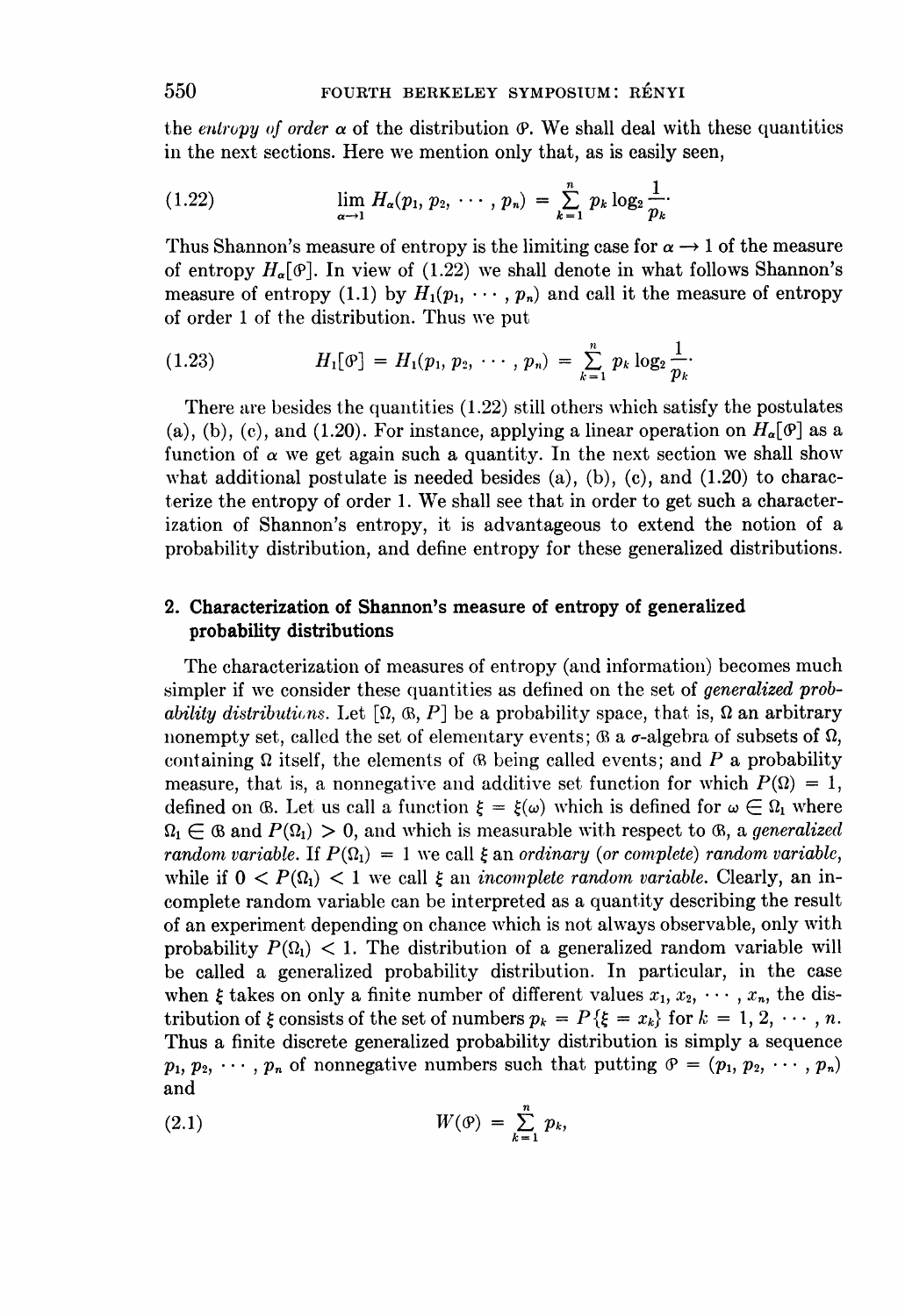we have

$$
(2.2) \t\t 0 < W(\mathfrak{G}) \leq 1.
$$

We shall call  $W(\mathcal{P})$  the *weight* of the distribution. Thus the weight of an ordinary distribution is equal to 1. A distribution which has <sup>a</sup> weight less than <sup>1</sup> will be called an incomplete distribution.

Let  $\Delta$  denote the set of all finite discrete generalized probability distributions, that is,  $\Delta$  is the set of all sequences  $\vartheta = (p_1, p_2, \cdots, p_n)$  of nonnegative numbers such that  $0 < \sum_{k=1}^{n} p_k \leq 1$ . We shall characterize the entropy  $H[\mathcal{P}]$  (of order 1) of a generalized probability distribution  $\mathcal{P} = (p_1, \dots, p_n)$  by the following five postulates.

POSTULATE 1.  $H[\mathcal{P}]$  is a symmetric function of the elements of  $\mathcal{P}$ .

POSTULATE 2. If  $\{p\}$  denotes the generalized probability distribution consisting of the single probability p then  $H[\{p\}]$  is a continuous function of p in the interval  $0 \le p \le 1$ . Note that the continuity of  $H[\{p\}]$  is supposed only for  $p > 0$ , but not for  $p = 0$ .

POSTULATE 3.  $H[{1/2}] = 1$ .

POSTULATE 4. For  $\mathfrak{G} \in \Delta$  and  $\mathfrak{G} \in \Delta$  we have  $H[\mathfrak{G} * \mathfrak{G}] = H[\mathfrak{G}] + H[\mathfrak{G}]$ .

Before stating our last postulate we introduce some notation. If we denote  $\varphi = (p_1, p_2, \dots, p_m)$  and  $\varphi = (q_1, q_2, \dots, q_n)$  as two generalized distributions such that  $W(\mathcal{O}) + W(\mathcal{Q}) \leq 1$ , we put

(2.3) 
$$
\qquad \qquad \theta \cup \mathbb{Q} = (p_1, p_2, \cdots, p_m, q_1, q_2, \cdots, q_n).
$$

If  $W(\mathcal{O}) + W(\mathcal{O}) > 1$  then  $\mathcal{O} \cup \mathcal{O}$  is not defined. Now we can state our last postulate.

POSTULATE 5. If  $\varphi \in \Delta$ ,  $\varphi \in \Delta$ , and  $W(\varphi) + W(\varphi) \leq 1$ , we have

(2.4) 
$$
H[\mathcal{P} \cup \mathcal{Q}] = \frac{W(\mathcal{P})H[\mathcal{Q}] + W(\mathcal{Q})H[\mathcal{Q}]}{W(\mathcal{P}) + W(\mathcal{Q})}.
$$

Postulate 5 may be called the mean-value property of entropy; the entropy of the union of two incomplete distributions is the weighted mean value of the entropies of the two distributions, where the entropy of each component is weighted with its own weight. One of the advantages of defining the entropy for generalized distributions, and not merely for ordinary (complete) distributions, is that this mean-value property is much simpler in the general case.

### We now prove

THEOREM 1. If  $H[\mathcal{O}]$  is defined for all  $\mathcal{O} \in \Delta$  and satisfies the postulates 1, 2, 3, 4, and 5, then  $H[\mathcal{P}] = H_1[\mathcal{P}]$ , where

(2.5) 
$$
H_1[\mathfrak{G}] = \frac{\sum_{k=1}^{n} p_k \log_2 \frac{1}{p_k}}{\sum_{k=1}^{n} p_k}.
$$

PROOF. The proof is very simple. Let us put

(2.6) 
$$
h(p) = H[\{p\}], \qquad 0 < p \leq 1,
$$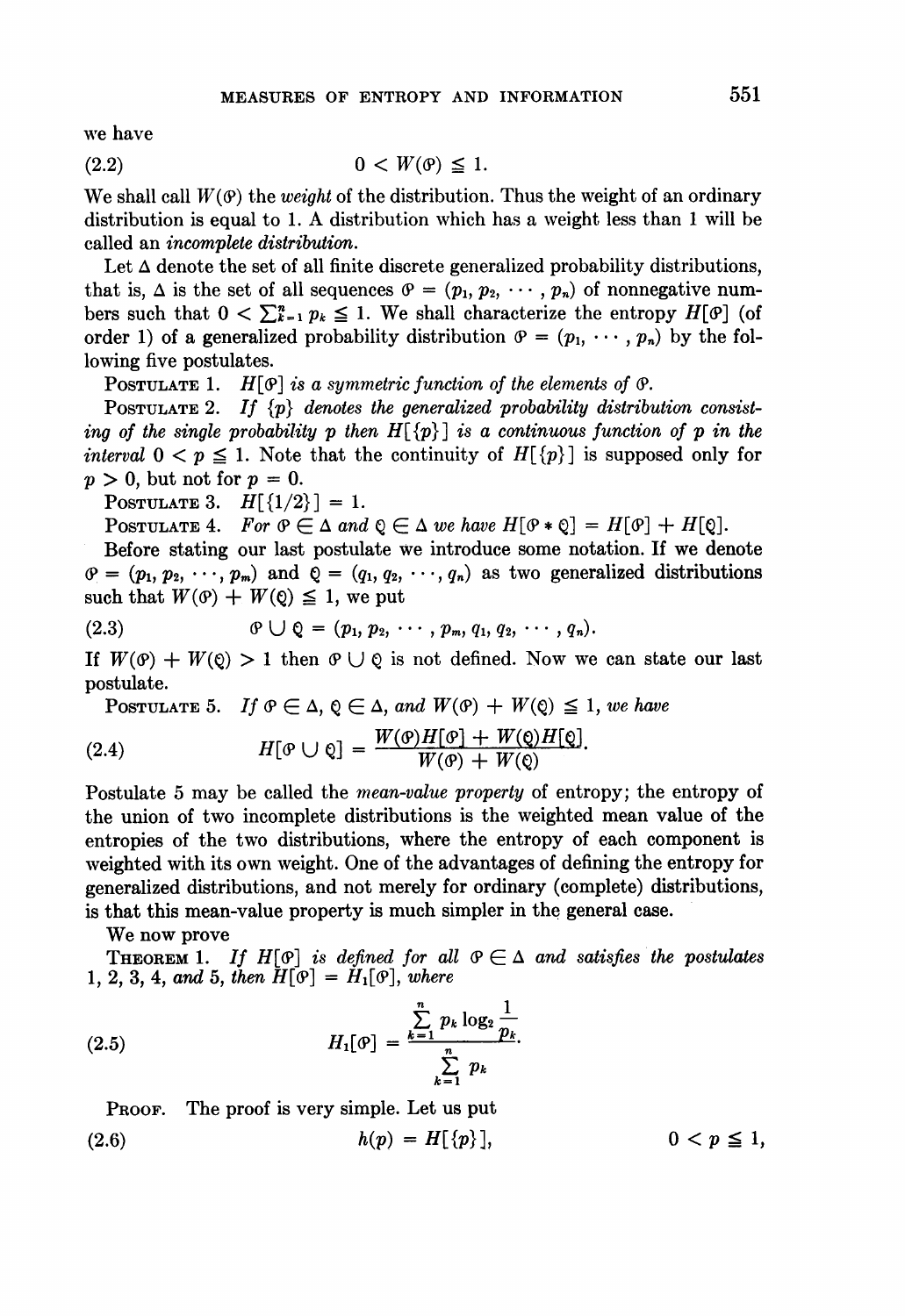where  $\{p\}$  again denotes the generalized distribution consisting of the single probability p. We have by postulate <sup>4</sup>

(2.7) 
$$
h(pq) = h(p) + h(q) \qquad \text{for} \quad 0 < p \leq 1; \qquad 0 < q \leq 1.
$$

By postulate 2,  $h(p)$  is continuous for  $0 < p \le 1$  and by postulate 3 we have  $h(1/2) = 1$ . Thus it follows that

(2.8) 
$$
h(p) = H[\{p\}] = \log_2 \frac{1}{p}.
$$

Now it follows from postulate 5 by induction that if  $\mathcal{P}_1, \mathcal{P}_2, \cdots, \mathcal{P}_n$  are incomplete distributions such that  $\sum_{k=1}^{n} w(\mathcal{P}_k) \leq 1$ , then

(2.9) 
$$
H[\mathfrak{G}_1 \cup \mathfrak{G}_2 \cup \cdots \cup \mathfrak{G}_n] = \frac{w(\mathfrak{G}_1)H[\mathfrak{G}_1] + w(\mathfrak{G}_2)H[\mathfrak{G}_2] + \cdots + w(\mathfrak{G}_n)H[\mathfrak{G}_n]}{w(\mathfrak{G}_1) + w(\mathfrak{G}_2) + \cdots + w(\mathfrak{G}_n)}.
$$

As any generalized distribution  $\varphi = (p_1, p_2, \cdots, p_n)$  can be written in the form

(2.10) (9 = {PI} U {P2} U \* U {Pn},

the assertion of theorem <sup>1</sup> follows from (2.9) and (2.10).

An advantage of the above introduction of the notion of entropy is that the term  $\log_2(1/p_k)$  in Shannon's formula is interpreted as the entropy of the generalized distribution consisting of the single probability  $p_k$  and thus it becomes evident that (1.1) is really a mean value. This point of view was emphasized previously by some authors, especially by G. A. Barnard [6].

The question arises of what other quantity is obtained if we replace in postulate 5 the arithmetic mean by some other mean value. The general form of a mean value of the numbers  $x_1, x_2, \cdots, x_n$  taken with the weights  $w_1, w_2, \cdots, w_n$ , where  $w_k > 0$  and  $\sum_{k=1}^{n} w_k = 1$ , is usually written in the form (for example, see [7])

$$
(2.11) \t\t\t g^{-1}\left[\sum_{k=1}^n w_k g(x_k)\right],
$$

where  $y = g(x)$  is an arbitrary strictly monotonic and continuous function and  $x = q^{-1}(y)$  denotes the inverse function of  $y = g(x)$ . The function  $g(x)$  is called the Kolmogorov-Nagumo function corresponding to the mean value (2.10). Thus we are led to replace postulate 5 by

POSTULATE <sup>5</sup>'. There exists a strictly monotonic and continuous function  $y = g(x)$  such that if  $\Theta \in \Delta$ ,  $\Theta \in \Delta$ , and  $w(\Theta) + w(\Theta) \leq 1$ , we have

(2.12) 
$$
H[\mathcal{P} \cup \mathcal{Q}] = g^{-1} \bigg[ \frac{w(\mathcal{P})g(H[\mathcal{Q}]) + w(\mathcal{Q})g(H[\mathcal{Q}])}{w(\mathcal{P}) + w(\mathcal{Q})} \bigg].
$$

It is an open question which choices of the function  $g(x)$  are admissible, that is, are such that postulate 5' is compatible with 4. Clearly, if  $g(x) = ax + b$  with  $a \neq 0$ , then postulate 5' reduces to 5. Another choice of  $g(x)$  which is admissible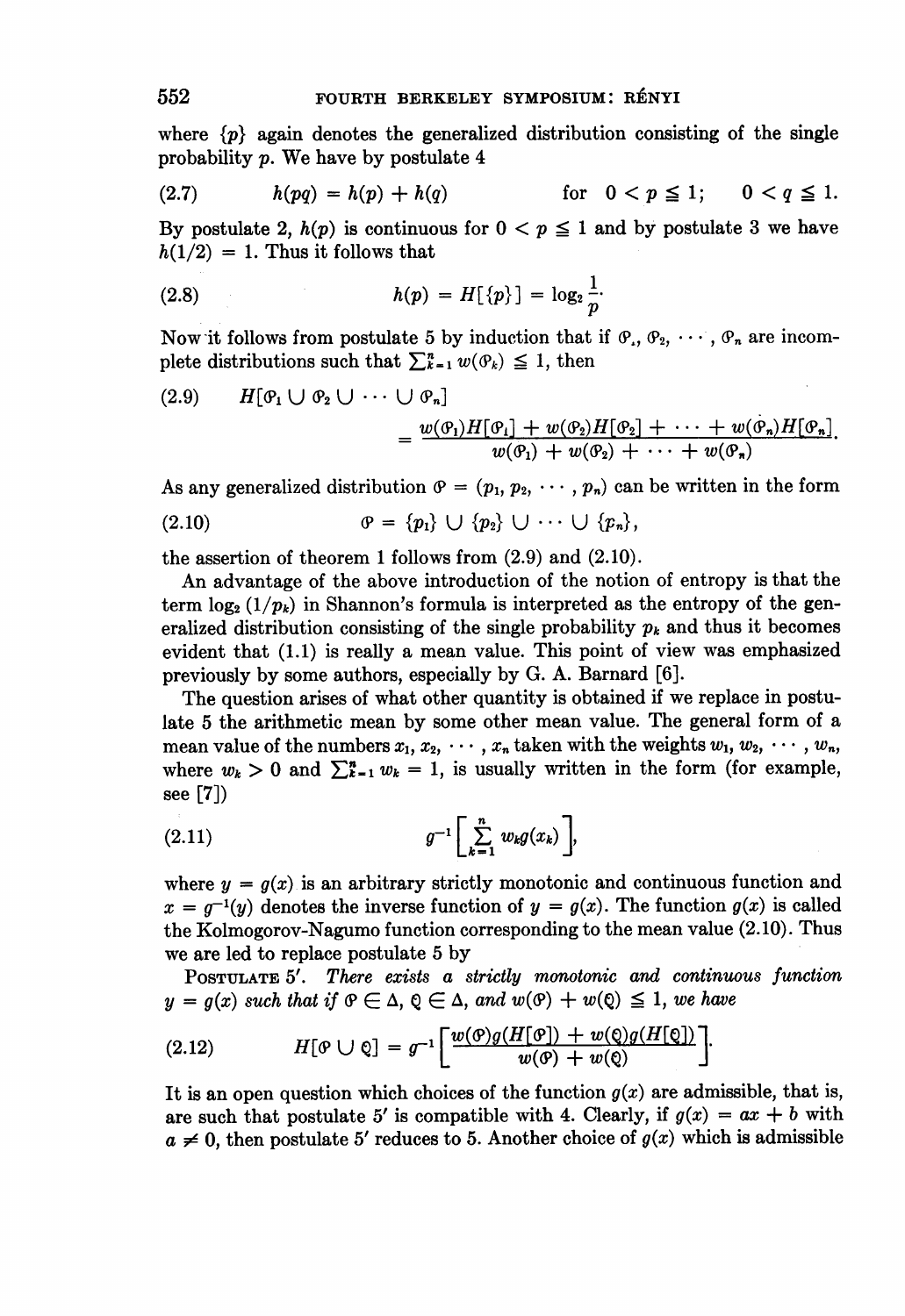is to choose  $g(x)$  to be an exponential function. If  $g(x) = g_{\alpha}(x)$  where  $\alpha > 0$ ,  $\alpha \neq 1$ , and

$$
(2.13) \t\t\t g_{\alpha}(x) = 2^{(\alpha-1)x},
$$

then postulates 1, 2, 3, 4, and 5' characterize the entropy of order  $\alpha$ . In other words the following theorem is valid.

**THEOREM** 2. If  $H[\mathcal{P}]$  is defined for all  $\mathcal{P} \in \Delta$  and satisfies postulates 1, 2, 3, 4, and 5' with  $g(x) = g_{\alpha}(x)$ , where  $g_{\alpha}(x)$  is defined by (2.13),  $\alpha > 0$ , and  $\alpha \neq 1$ , then  $H[\mathfrak{G}] = H_{\alpha}[\mathfrak{G}],$  where, putting  $\mathfrak{G} = (p_1, p_2, \cdots, p_n)$ , we have

(2.14) 
$$
H_{\alpha}[\mathcal{P}] = \frac{1}{1-\alpha} \log_2 \left[ \frac{\sum\limits_{k=1}^{n} p_k^{\alpha}}{\sum\limits_{k=1}^{n} p_k} \right].
$$

The quantity (2.14) will be called the *entropy of order*  $\alpha$  of the generalized distribution  $\varphi$ . Clearly if  $\varphi$  is an ordinary distribution, (2.14) reduces to (1.21). It is also easily seen that

$$
\lim_{\alpha \to 1} H_{\alpha}[\varphi] = H_1[\varphi],
$$

where  $H_1[\mathcal{P}]$  is defined by (2.5).

The fact that  $H_{\alpha}[\mathcal{O}]$  is characterized by the same properties as  $H_1[\mathcal{O}]$ , with only the difference that instead of the arithmetic mean value in postulate 5 we have an exponential mean value in 5', and the fact that  $H_1[\mathcal{P}]$  is a limiting case of  $H_{\alpha}[\mathcal{P}]$  for  $\alpha \to 1$ , both indicate that it is appropriate to consider  $H_{\alpha}[\mathcal{P}]$  also as a measure of entropy of the distribution  $\varphi$ . In the next section we shall show that if we formulate the problem in a more general form, the only admissible choices of the function  $g(x)$  are those considered above. That is, that  $g(x)$  has to be either a linear or an exponential function.

#### 3. Characterization of the amount of information  $I(Q|\theta)$

The entropy of a probability distribution can be interpreted not only as a measure of uncertainty but also as a measure of information. As a matter of fact, the amount of information which we get when we observe the result of an experiment (depending on chance) can be taken numerically equal to the amount of uncertainty concerning the outcome of the experiment before carrying it out.

There are however also other amounts of information which are often considered. For instance we may ask what is the amount of information concerning a random variable  $\xi$  obtained from observing an event  $E$ , which is in some way connected with the random variable  $\xi$ . If  $\varPhi$  denotes the original (unconditional) distribution of the random variable  $\xi$  and  $\varrho$  the conditional distribution of  $\zeta$ under the condition that the event  $E$  has taken place, we shall denote a measure of the amount of information concerning the random variable  $\xi$  contained in the observation of the event E by  $I(\mathbb{Q}|\mathcal{P})$ . Clearly Q is always absolutely continuous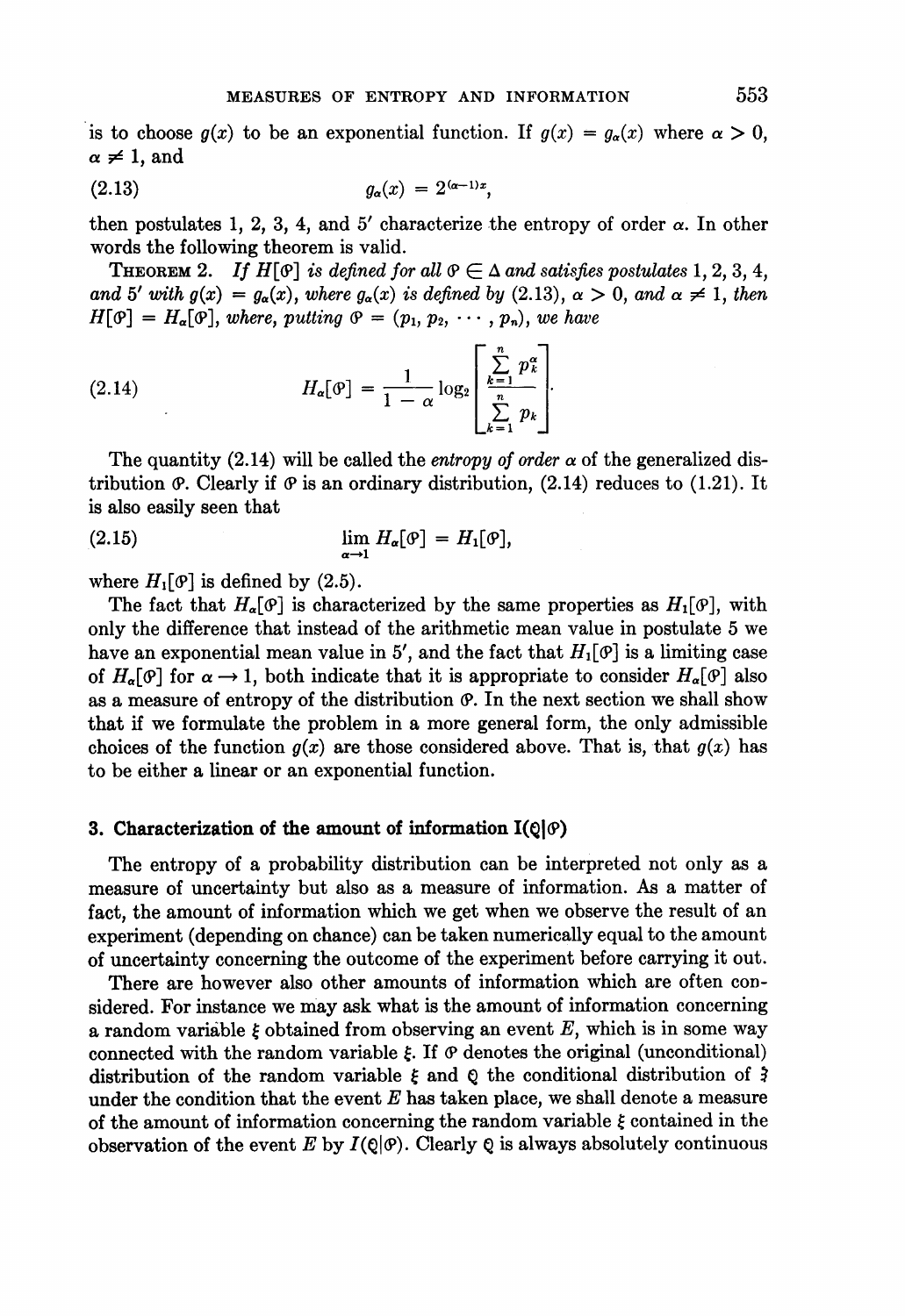with respect to  $\varphi$ ; thus the quantity  $I(\varrho|\varphi)$  will be defined only if  $\varrho$  is absolutely continuous with respect to  $\vartheta$ . Denoting by  $h = d\varrho/d\vartheta$  the Radon-Nikodym derivative of  $Q$  with respect to  $\varphi$ , a possible measure of the amount of information in question is

(3.1) 
$$
I_1(\mathbb{Q}|\mathcal{P}) = \int_{\Omega} \log_2 h \ d\mathbb{Q} = \int_{\Omega} h \log_2 h \ d\mathcal{P}.
$$

In the case when the random variable  $\xi$  takes on only a finite number of different values  $x_1, x_2, \cdots, x_n$  and we put  $P\{\xi = x_k\} = p_k$  and  $P\{\xi = x_k | E\} = q_k$ for  $k = 1, 2, \dots, n$ , then (3.1) reduces to

(3.2) 
$$
I_1(\mathbf{Q}|\mathbf{\Theta}) = \sum_{k=1}^n q_k \log_2 \frac{q_k}{p_k}.
$$

It should however be added that other interpretations of the quantity (3.1) or of (3.2) have also been given (see Kullback [8], where further literature is also indicated). Notice that the quantity (3.2) is defined for two finite discrete probability distributions  $\varphi = (p_1, \dots, p_n)$  and  $\varphi = (q_1, \dots, q_n)$  only if  $p_k > 0$  for  $k = 1, 2, \dots, n$  (among the  $q_k$  there may be zeros) and if there is given a oneto-one correspondence between the elements of the distribution  $\varphi$  and  $\varphi$ , which must therefore consist of an equal number of terms. It follows easily from Jensen's inequality (see, for example,  $[7]$ ) that the quantities  $(3.1)$  or  $(3.2)$  are always nonnegative, and they are equal to 0 if and only if the distributions  $\varphi$ and Q are identical.

While many systems of postulates have been given to characterize the entropy, it seems that a similar characterization of the quantity (3.2) has not been attempted. In this section we shall characterize the quantity (3.2) by certain intuitively evident postulates. At the same time we shall consider also other possible measures of the amount of information in question. It turns out that the only alternative quantities are the quantities

(3.3) 
$$
I_{\alpha}(\mathbf{Q}|\mathbf{\Theta}) = \frac{1}{\alpha - 1} \log_2 \left( \sum_{k=1}^n \frac{q_k^{\alpha}}{p_k^{\alpha - 1}} \right),
$$

where  $\alpha \neq 1$ . Evidently we have

(3.4) 
$$
\lim_{\alpha \to 1} I_{\alpha}(\mathbb{Q}|\mathcal{P}) = I_1(\mathbb{Q}|\mathcal{P}).
$$

We shall call the quantity (3.3) the information of order  $\alpha$  contained in the observation of the event E with respect to the random variable  $\xi$  or, for the sake of brevity, the information of order  $\alpha$  obtained if the distribution  $\alpha$  is replaced by the distribution Q. We shall give <sup>a</sup> system of postulates, analogous to the postulates for entropy considered in section 2, which characterize the quantities  $I_{\alpha}(\mathcal{Q}|\mathcal{P})$ , including the case  $\alpha = 1$ .

As in the case of entropy, it is advantageous to consider the quantity  $I(\mathcal{Q}|\mathcal{Q})$ for generalized probability distributions, not only for complete distributions. We suppose that, associated with any generalized probability distribution  $\varphi = (p_1, p_2, \dots, p_n)$  such that  $p_k > 0$  for  $k = 1, 2, \dots, n$ , and any generalized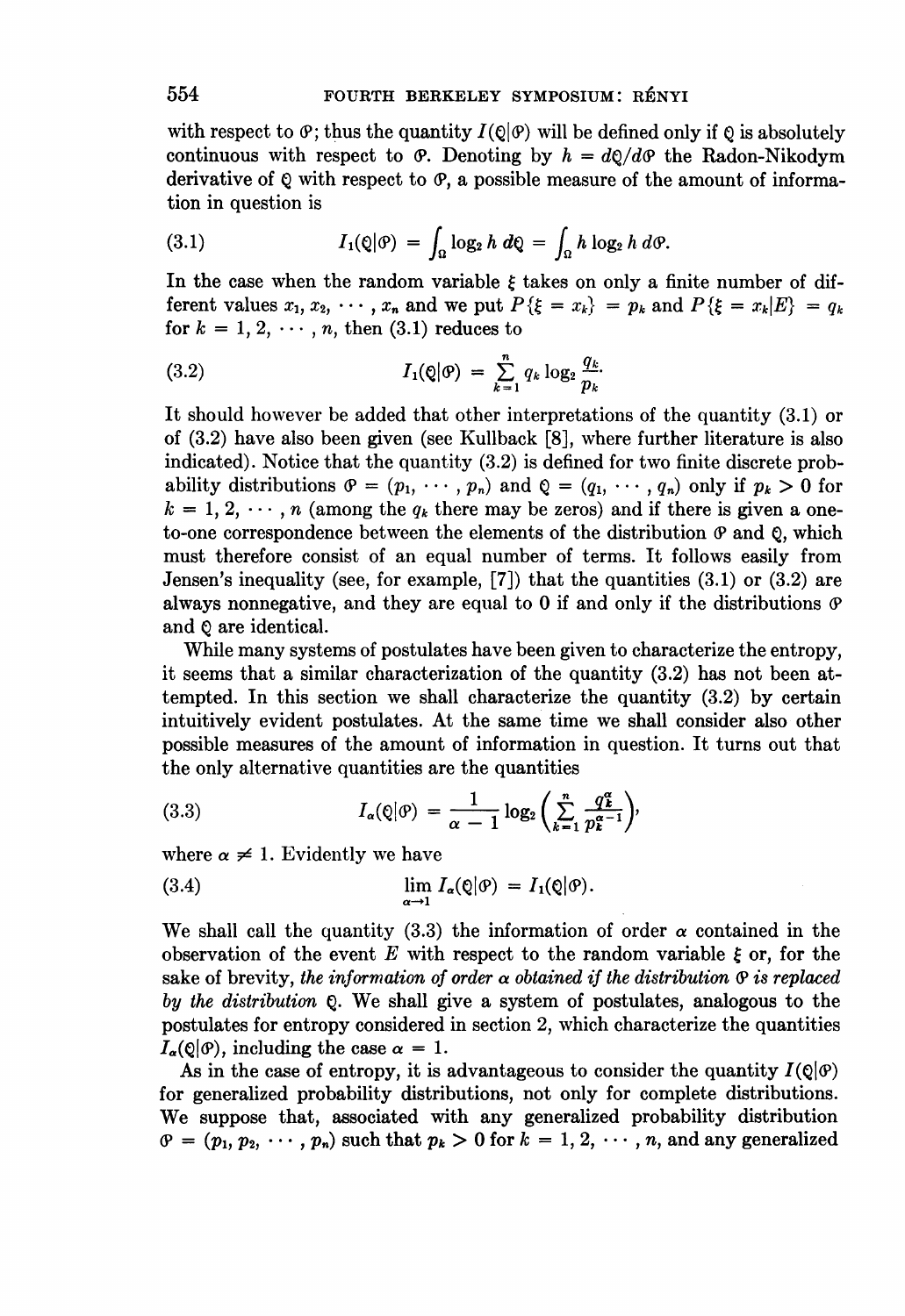probability distribution  $Q = (q_1, q_2, \cdots, q_n)$  whose terms are given in a one-toone correspondence with those of  $\varphi$  (as determined by their indices), there corresponds a real number  $I(Q|\mathcal{Q})$  which satisfies the following postulates.

POSTULATE 6.  $I(Q|\mathcal{Q})$  is unchanged if the elements of  $\mathcal Q$  and  $\mathcal Q$  are rearranged in the same way so that the one-to-one correspondence between them is not changed.

POSTULATE 7. If  $\vartheta = (p_1, p_2, \cdots, p_n)$  and  $\varrho = (q_1, q_2, \cdots, q_n)$ , and  $p_k \leq q_k$ for  $k = 1, 2, \dots, n$  then  $I(Q|\mathcal{O}) \geq 0$ ; while if  $p_k \geq q_k$  for  $k = 1, 2, \dots, n$  then  $I(\mathbb{Q}|\mathcal{P}) \leq 0.$ 

POSTULATE 8.  $I({1}|\{1/2\}) = 1$ .

POSTULATE 9. If  $I(Q_1|\mathcal{O}_1)$  and  $I(Q_2|\mathcal{O}_2)$  are defined, and if  $\mathcal{O} = \mathcal{O}_1 * \mathcal{O}_2$  and  $Q = Q_1 * Q_2$  and the correspondence between the elements of  $\Theta$  and  $Q$  is that induced by the correspondence between the elements of  $\mathfrak{G}_1$  and  $\mathfrak{Q}_1$ , and those of  $\mathfrak{G}_2$  and  $\mathfrak{Q}_2$ , then

(3.5) 
$$
I(\mathbb{Q}|\mathcal{P}) = I(\mathbb{Q}_1|\mathcal{P}_1) + I(\mathbb{Q}_2|\mathcal{P}_2).
$$

POSTULATE 10. There exists a continuous and strictly increasing function  $y = g(x)$  defined for all real x, such that denoting by  $x = g^{-1}(y)$  its inverse function, if  $I(\mathcal{Q}_1|\mathcal{Q}_1)$  and  $I(\mathcal{Q}_2|\mathcal{Q}_2)$  are defined, and  $0 < w(\mathcal{Q}_1) + w(\mathcal{Q}_2) \leq 1$  and  $0 < w(\mathcal{Q}_1) +$  $w(\mathcal{Q}_2) \leq 1$ , and the correspondence between the elements of  $\mathcal{O}_1 \cup \mathcal{O}_2$  and  $\mathcal{Q}_1 \cup \mathcal{Q}_2$  is that induced by the correspondence between the elements of  $\mathfrak{G}_1$  and  $\mathfrak{Q}_1$  and those of  $\mathfrak{O}_2$  and  $\mathfrak{Q}_2$ , then we have

$$
(3.6) \qquad I(\mathbb{Q}_1\cup\mathbb{Q}_2|\mathcal{O}_1\cup\mathcal{O}_2)=g^{-1}\bigg\{\frac{w(\mathbb{Q}_1)g[I(\mathbb{Q}_1|\mathcal{O}_1)]+w(\mathbb{Q}_2)g[I(\mathbb{Q}_2|\mathcal{O}_2)]}{w(\mathbb{Q}_1)+w(\mathbb{Q}_2)}\bigg\}.
$$

Let us mention that if  $\bar{g}(x) = a g(x) + b$  where  $a \neq 0$ , then the right side of (3.6) remains unchanged if we replace  $g(x)$  by  $\bar{g}(x)$ . Thus if postulate 10 holds with  $g(x)$  it holds also for  $\bar{g}(x)$  instead of  $g(x)$ . We now prove

THEOREM 3. Suppose that the quantity  $I(\mathbb{Q}|\mathcal{O})$  satisfies the postulates 6, 7, 8, 9, and 10. Then the function  $g(x)$  in 10 is necessarily either a linear or an exponential function. In the first case  $I(Q|\mathcal{Q}) = I_1(Q|\mathcal{Q})$ , where

(3.7) 
$$
I_1(Q|\mathcal{P}) = \frac{\sum_{k=1}^{n} q_k \log_2 \frac{q_k}{p_k}}{\sum_{k=1}^{n} q_k},
$$

while in the second case  $I(Q|\mathcal{P}) = I_{\alpha}(Q|\mathcal{P})$  with some  $\alpha \neq 1$ , where

(3.8) 
$$
I_{\alpha}(\mathbf{Q}|\mathbf{\theta}) = \frac{1}{\alpha - 1} \log_2 \frac{\sum_{k=1}^{n} \frac{q_k^{\alpha}}{p_k^{\alpha - 1}}}{\sum_{k=1}^{n} q_k}.
$$

REMARK. If  $\varphi$  and  $\varphi$  are complete distributions then clearly the formulas (3.7) and (3.8) reduce respectively to the formulas (3.2) and (3.3).

PROOF. Let us put

(3.9) 
$$
f(q, p) = I(\{q\}|\{p\}),
$$
  $0 < p \le 1, 0 < q \le 1.$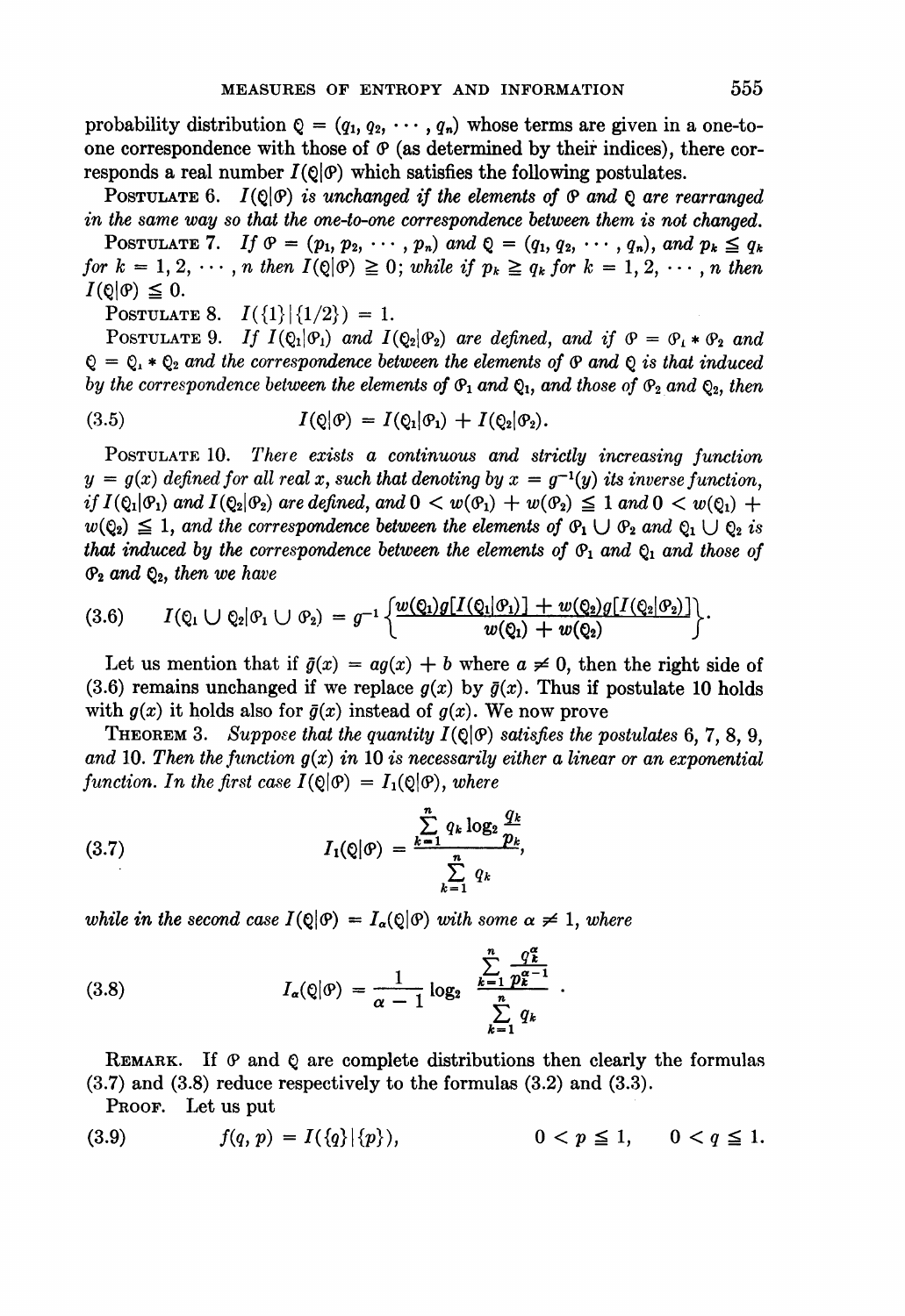It follows from postulate 9 that

$$
(3.10) \t f(q_1q_2, p_1p_2) = f(q_1, p_1) + f(q_2, p_2).
$$

Putting  $q_1 = q_2 = 1$  in (3.10), we get

(3.11)  $f(1, p_1p_2) = f(1, p_1) + f(1, p_2),$ 

while for  $q_1 = p_2 = 1$ ,  $p_1 = p$ ,  $q_2 = q$  we get from (3.10)

(3.12) 
$$
f(q, p) = f(1, p) + f(q, 1).
$$

On the other hand, it follows from postulate 7 that  $I(\mathcal{P}|\mathcal{P}) = 0$  for any  $\mathcal{P}$ , and thus

(3.13) 
$$
f(1, p) + f(p, 1) = 0.
$$

Hence we obtain from (3.12)

(3.14) 
$$
f(q, p) = f(1, p) - f(1, q).
$$

Now, according to postulate 7, it follows from  $(3.14)$  that  $f(1, p)$  is a decreasing function of  $p$ , and by taking postulate 8 into account it follows from  $(3.11)$  that

(3.15) 
$$
f(1, p) = \log_2 \frac{1}{p}.
$$

Thus from (3.14) we obtain

$$
(3.16) \t f(q, p) = I(\{q\}|\{p\}) = \log_2 \frac{q}{p}, \t 0 < p \le 1, \t 0 < q \le 1.
$$

Using now postulate 10, considering the decompositions  $\mathcal{P} = \{p_1\} \cup \{p_2\} \cup \cdots$  $\bigcup \{p_n\}$  and  $\mathbb{Q} = \{q_1\} \bigcup \{q_2\} \bigcup \cdots \bigcup \{q_n\}$  and applying induction we obtain

(3.17) 
$$
I(\mathbf{Q}|\mathbf{\theta}) = g^{-1} \left[ \frac{\sum_{k=1}^{n} q_k g\left(\log_2 \frac{q_k}{p_k}\right)}{\sum_{k=1}^{n} q_k} \right].
$$

Now let us consider what possible choices of the function  $g(x)$  are compatible with postulate 9. It follows from postulate 9 that for any  $\lambda \geq 0$  and  $\mu \geq 0$ we have

(3.18) 
$$
I(\mathbb{Q} * \{e^{-\lambda}\}|\mathcal{O} * \{e^{-\mu}\}) = I(\mathbb{Q}|\mathcal{O}) + \mu - \lambda.
$$

Thus, putting  $\mu - \lambda = y$ , we see that for an arbitrary real y we have

$$
(3.19) \qquad g^{-1}\left[\frac{\sum\limits_{k=1}^{n}q_{k}g\left(\log_{2}\frac{q_{k}}{p_{k}}+y\right)}{\sum\limits_{k=1}^{n}q_{k}}\right]=g^{-1}\left[\frac{\sum\limits_{k=1}^{n}q_{k}g\left(\log_{2}\frac{q_{k}}{p_{k}}\right)}{\sum\limits_{k=1}^{n}q_{k}}\right]+y.
$$

Now if  $w_1, w_2, \dots, w_n$  is any sequence of positive numbers such that  $\sum_{k=1}^n w_k = 1$ and  $x_1, x_2, \dots, x_n$  is any sequence of real numbers, we may choose the generalized distributions  $\varphi$  and  $\varphi$  in such a way that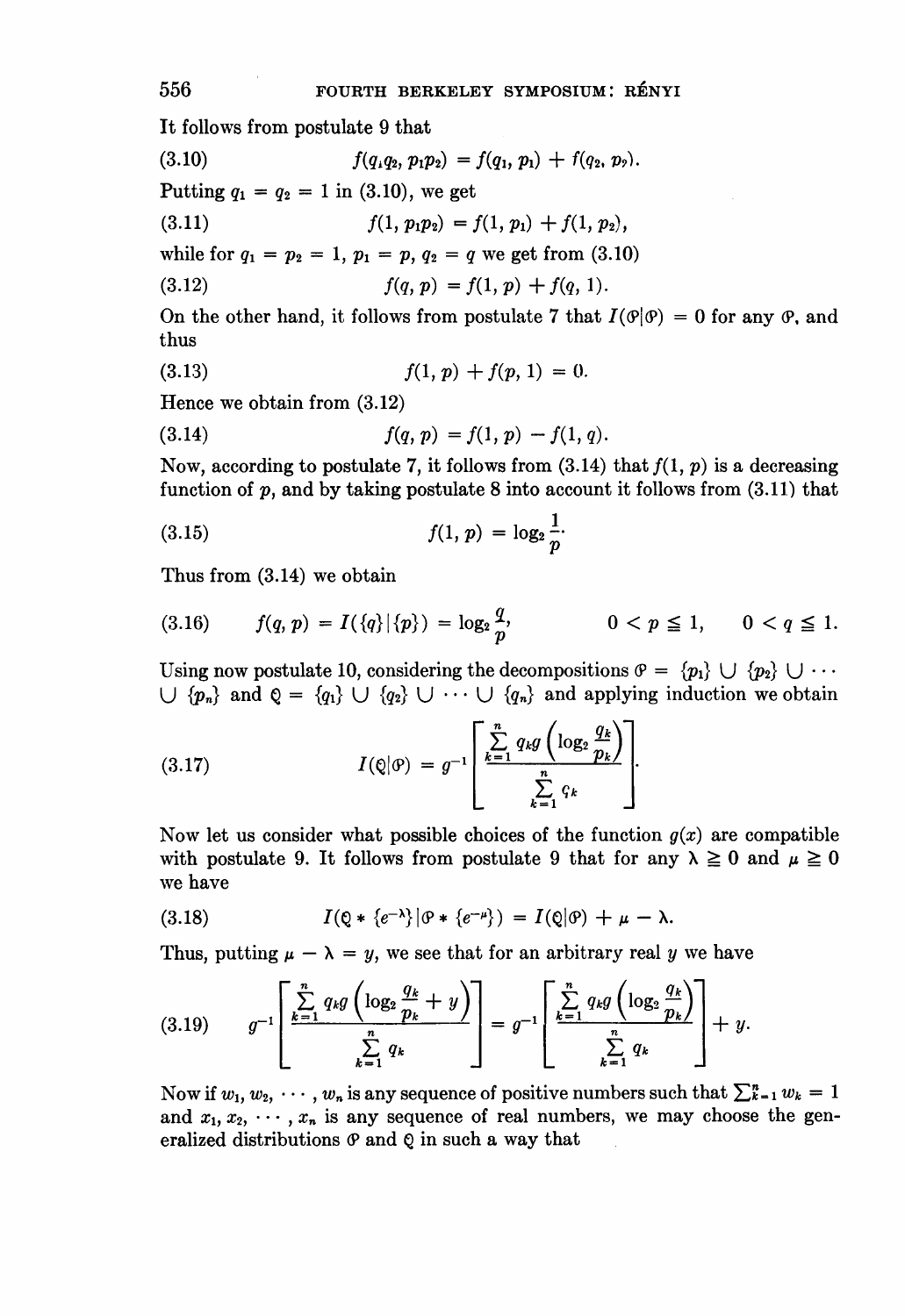(3.20) 
$$
\frac{q_k}{\sum_{k=1}^n q_k} = w_k \text{ and } \log_2 \frac{q_k}{p_k} = x_k, \qquad k = 1, 2, \cdots, n.
$$

As a matter of fact, we can choose  $q_k = \rho w_k$  and  $p_k = \rho w_k 2^{-x_k}$  for  $k = 1, 2, \dots, n$ , where  $\rho > 0$  is so small that  $\sum_{k=1}^{n} p_k \leq 1$  and  $\sum_{k=1}^{n} q_k \leq 1$ . Thus we obtain from (3.19) the result that for any such sequences  $w_k$  and  $x_k$  and for any real y we have

(3.21) 
$$
g^{-1}\left[\sum_{k=1}^n w_k g(x_k+y)\right] = g^{-1}\left[\sum_{k=1}^n w_k g(x_k)\right] + y.
$$

Now (3.21) can be expressed in the following form. If

$$
(3.22) \t\t\t g_y(x) = g(x+y),
$$

then we have

(3.23) 
$$
g_{\nu}^{-1}\left[\sum_{k=1}^{n} w_{k}g_{\nu}(x_{k})\right] = g^{-1}\left[\sum_{k=1}^{n} w_{k}g(x_{k})\right].
$$

That is, the functions  $g(x)$  and  $g_y(x)$  generate the same mean value. According to a theorem of the theory of mean values (see theorem 83 in [7]) this is possible only if  $g_y(x)$  is a linear function of  $g(x)$ , that is, if there exist constants  $a(y) \neq 0$ and  $b(y)$  such that

(3.24) 
$$
g_y(x) = g(x + y) = a(y)g(x) + b(y).
$$

Without restricting the generality we may suppose  $q(0) = 0$ . Thus we obtain  $b(y) = g(y)$ , that is,

(3.25) 
$$
g(x + y) = a(y)g(x) + g(y).
$$

But  $(3.25)$  is true for any x and y. Thus we may interchange the roles of x and y and we get

(3.26) 
$$
g(x + y) = a(x)g(y) + g(x).
$$

Thus if 
$$
x \neq 0
$$
 and  $y \neq 0$  we obtain, comparing (3.25) and (3.26),  
(3.27) 
$$
\frac{a(y) - 1}{g(y)} = \frac{a(x) - 1}{g(x)}.
$$

It follows from  $(3.27)$  that there exists a constant k such that

$$
(3.28) \qquad \qquad a(x) - 1 = kg(x)
$$

for all real x. Now we have to distinguish two cases. If  $k = 0$  then  $a(x) \equiv 1$  and thus by  $(3.25)$  we obtain for  $g(x)$  the functional equation

(3.29) 
$$
g(x + y) = g(x) + g(y)
$$

for any real x and y. As  $g(x)$  is by supposition monotonic it follows that  $g(x) = cx$ where  $c \neq 0$  is a constant. In this case we see from (3.17) that  $I(\mathbb{Q}|\mathcal{P}) = I_1(\mathbb{Q}|\mathcal{P})$ , where  $I_1(\mathbb{Q}|\mathcal{P})$  is defined by (3.7). In the second case, when  $k \neq 0$ , the substitution of (3.28) into (3.25) yields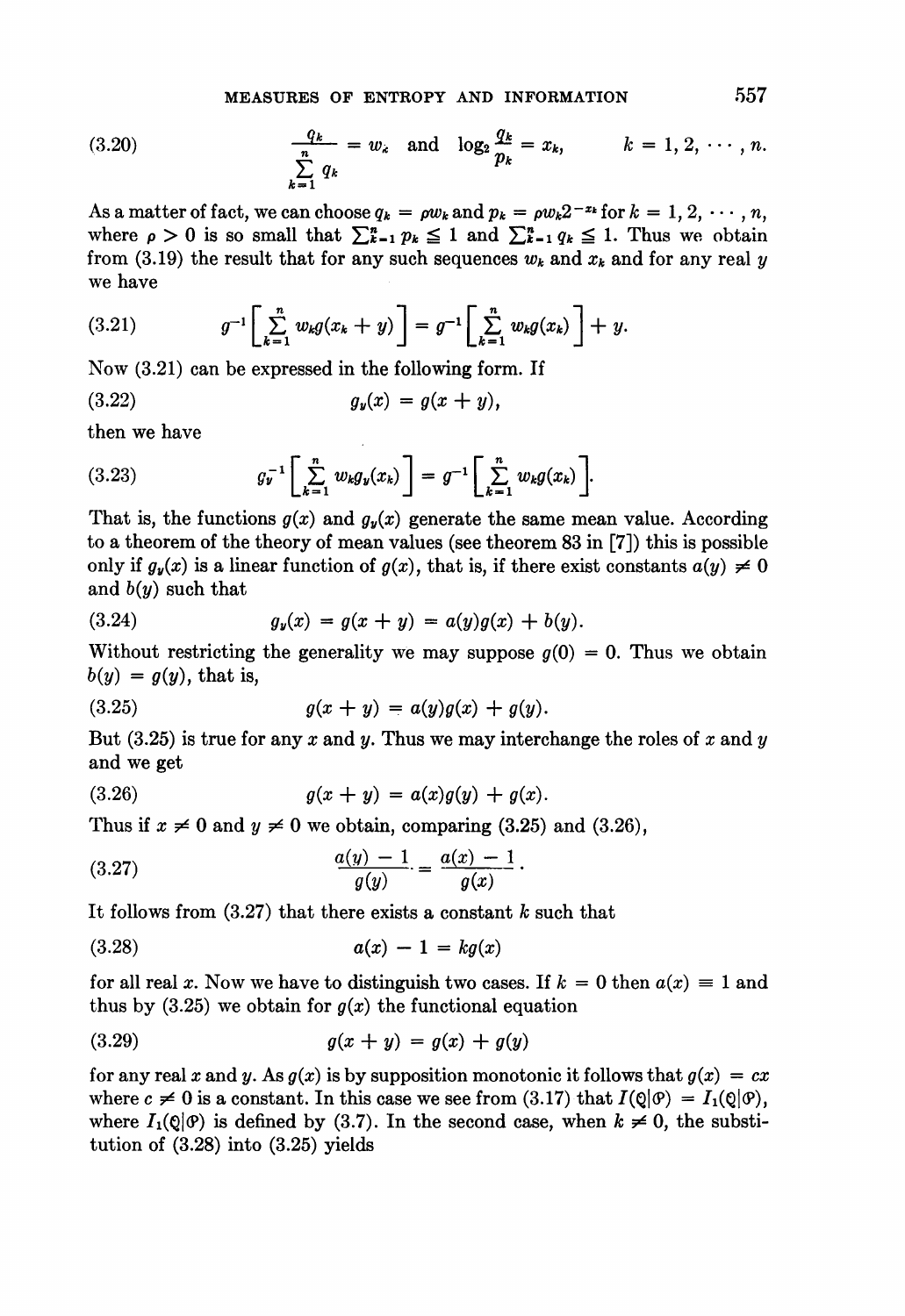(3.30) 
$$
a(x + y) = a(x)a(y)
$$

for any real x and y. Now (3.28) shows that  $a(x)$  is monotonic and hence it follows that  $a(x)$  is an exponential function, and so it can be written in the form

(3.31) 
$$
a(x) = c2^{(\alpha - 1)x},
$$

where  $\alpha \neq 1$  and  $c \neq 0$  are constants. It follows from (3.28) that

(3.32) 
$$
g(x) = \frac{c2^{(\alpha-1)x}-1}{k}.
$$

Substituting (3.32) into (3.17) we obtain the result that  $I(\mathcal{Q}|\mathcal{Q}) = I_{\alpha}(\mathcal{Q}|\mathcal{Q})$ , where  $I_a(\theta|\theta)$  is defined by (3.8). Thus theorem 3 is proved. (The last next of the proof is essentially identical with the proof of theorem 84 of [7].)

Notice that our postulates do not demand that  $I(Q|\mathcal{P})$  should be a continuous function of the variables  $p_k$ ,  $q_k$  for  $k = 1, 2, \dots, n$ . Instead of continuity we have postulated a certain sort of monotony by means of postulate 7. This is the reason why the quantities  $I_{\alpha}(\mathcal{Q}|\mathcal{P})$  with  $\alpha \leq 0$  are not excluded by the postulates. However  $I_{\alpha}(\mathcal{O}|\mathcal{O})$  can be considered to be a reasonable measure of information only if  $\alpha > 0$ . Thus to exclude the quantities  $I_{\alpha}(\mathcal{Q}|\mathcal{Q})$  with  $\alpha \leq 0$  we have to add a postulate of continuity. For instance, we may add

POSTULATE 11.  $\lim_{\epsilon \to 0} [(p, \epsilon)|(p, p)] = 0$  for some p with  $0 < p < 1/2$ .

Clearly postulates 6 through 11 characterize the quantities  $I_{\alpha}(\mathcal{Q}|\mathcal{P})$  with  $\alpha > 0$ . It remains to characterize  $I_1(\mathbb{Q}|\mathcal{P})$  instead of all  $I_\alpha(\mathbb{Q}|\mathcal{P})$ . Of course this can be done by replacing postulate 10 by another postulate which demands that  $I(\mathcal{Q}_1 \cup \mathcal{Q}_2 | \mathcal{Q}_1 \cup \mathcal{Q}_2)$  be the weighted arithmetic mean of  $I(\mathcal{Q}_1 | \mathcal{Q}_1)$  and  $I(\mathcal{Q}_2 | \mathcal{Q}_2)$ , that is, by

POSTULATE 10'. If  $I(\mathcal{Q}_1|\mathcal{Q}_1)$  and  $I(\mathcal{Q}_2|\mathcal{Q}_2)$  are defined, and  $w(\mathcal{Q}_1) + w(\mathcal{Q}_2) \leq 1$ and  $w(\mathcal{Q}_1) + w(\mathcal{Q}_2) \leq 1$ , and if the correspondence between the elements of  $\mathcal{Q}_1 \cup \mathcal{Q}_2$ and  $\mathcal{Q}_1 \cup \mathcal{Q}_2$  is that induced by the correspondence between the elements of  $\mathcal{P}_1[P_2]$ and  $\mathbb{Q}_1[Q_2]$ , then we have

$$
(3.33) \tI(\varrho_1 \cup \varrho_2 | \varrho_1 \cup \varrho_2) = \frac{w(\varrho_1)I(\varrho_1 | \varrho_1) + w(\varrho_2)I(\varrho_2 | \varrho_2)}{w(\varrho_1) + w(\varrho_2)}.
$$

The proof of theorem 3 contains the proof of

**THEOREM** 4. If  $I(Q|\mathcal{Q})$  satisfies postulates 6, 7, 8, 9, and 10', then  $I(Q|\mathcal{Q}) =$  $I_1(\mathbb{Q}|\mathcal{P})$ , where  $I_1(\mathbb{Q}|\mathcal{P})$  is defined by (3.7).

Another way of characterizing  $I_1(\mathbb{Q}|\mathcal{P})$  is to retain postulate 10 but add POSTULATE 12. If  $\theta = (p_1, p_2, \dots, p_n), \quad Q = (q_1, q_2, \dots, q_n), \quad and \quad \theta =$  $(r_1, r_2, \dots, r_n)$  are generalized distributions such that

(3.34) 
$$
\frac{r_k}{q_k} = \frac{q_k}{p_k}, \qquad k = 1, 2, \cdots, n,
$$

then we have

$$
(3.35) \tI(\mathbb{Q}|\mathcal{P}) + I(\mathbb{Q}|R) = 0.
$$

It is easy to see that only  $I(Q|\mathcal{P}) = I_1(Q|\mathcal{P})$  satisfies postulates 6, 7, 8, 9, 10, and 12.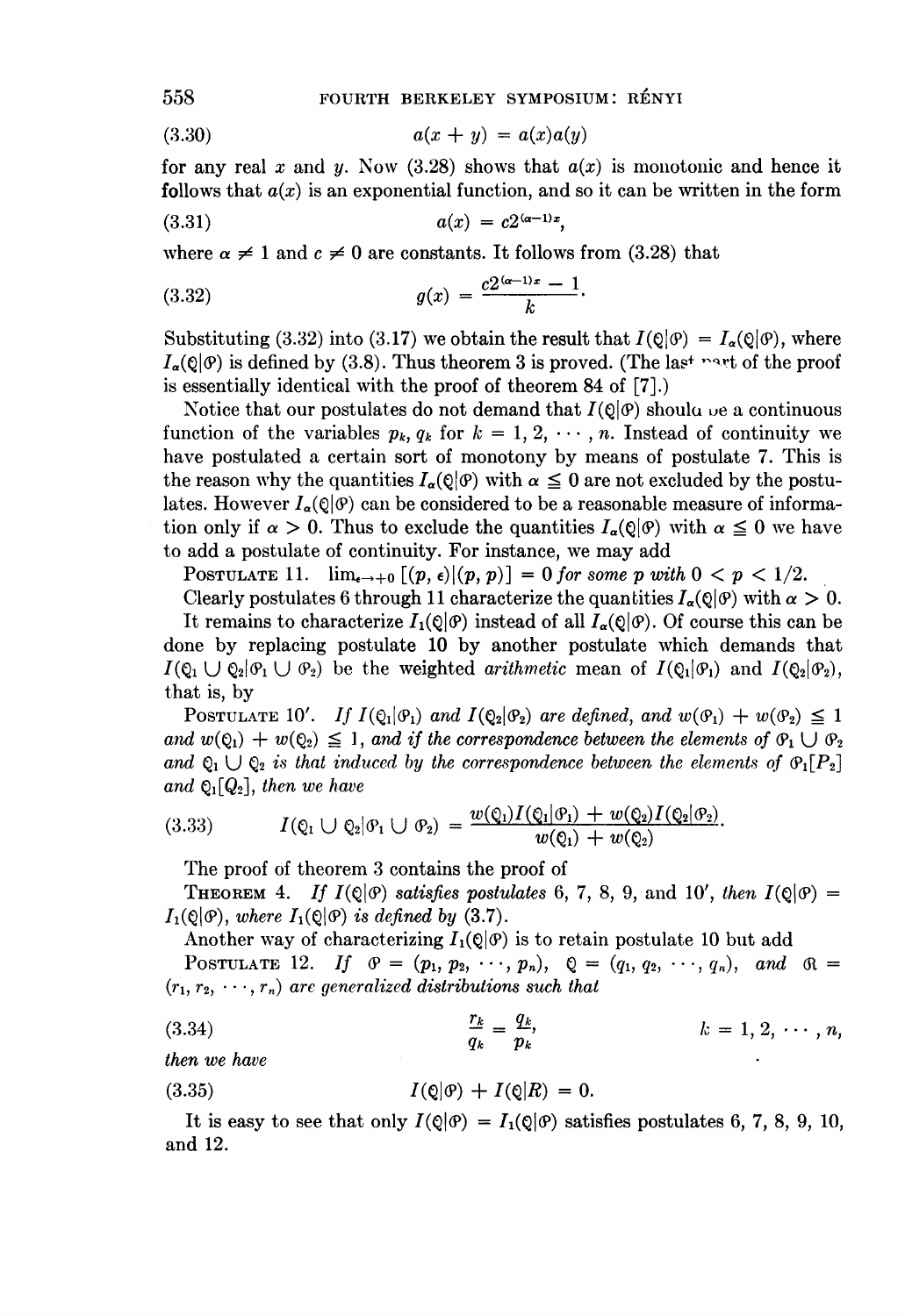### 4. Information-theoretical proof of a limit theorem on Markov chains

The idea of using measures of information to prove limit theorems of probability theory is due to Linnik [9]. In this section we shall show how this method works in a very simple case.

Let us consider a stationary Markov chain with a finite number of states. Let  $p_{jk}$  for j,  $k = 1, 2, \dots, N$  denote the transition probability in one step and  $p_{ik}^{(n)}$  the transition probability in n steps from state j to state k. We restrict ourselves to the simplest case when all transition probabilities  $p_{ik}$  are positive. In this case, as is well known, we have

(4.1) 
$$
\lim_{n \to +\infty} p_{jk}^{(n)} = p_k, \qquad j, k = 1, 2, \cdots, N,
$$

where the limits  $p_k$  are all positive and satisfy the equations

(4.2) 
$$
\sum_{j=1}^{N} p_{j} p_{jk} = p_{k}, \qquad k = 1, 2, \cdots, N,
$$

and

(4.3) 
$$
\sum_{k=1}^{N} p_k = 1.
$$

Our aim is to give a new proof of (4.1) by the use of the measure of information  $I_1(\mathbb{Q}|\mathcal{O})$ . The fact that the system of equations (4.2) and (4.3) has a solution  $(p_1, p_2, \dots, p_N)$  consisting of positive numbers can be deduced by a well-known theorem of matrix theory. In proving (4.1) we shall take it for granted that such numbers  $p_k$  exist. Let us put  $\vartheta = (p_1, p_2, \cdots, p_N)$  and  $\vartheta_j^{(n)} = (p_{j1}^{(n)}, p_{j2}^{(n)}, \cdots, p_{jN}^{(n)})$ and consider the amounts of information

(4.4) 
$$
I_1(\mathcal{O}_j^{(n)}|\mathcal{O}) = \sum_{k=1}^N p_{jk}^{(n)} \log_2 \frac{p_{jk}^{(n)}}{p_k}.
$$

According to the definition of transition probabilities, we have

(4.5) 
$$
p_{jk}^{(n+1)} = \sum_{l=1}^{N} p_{jl}^{(n)} p_{lk}.
$$

Now let us introduce the notation

$$
\pi_{lk} = \frac{p_l p_{lk}}{p_k}
$$

The probabilistic meaning of the numbers  $\pi_{lk}$  is clear:  $\pi_{lk}$  is the conditional probability for the chain's being in state  $l$ , under the condition that at the next step it will be in state  $k$ , provided that the initial distribution is the stationary distribution given by the numbers  $p_1, p_2, \cdots, p_N$ . The conditional probabilities  $\pi_{lk}$  are often called the "backward" transition probabilities of the Markov  $\pi_{lk}$  are often called the "backward" transition probabilities of the Markov<br>chain. Now we have clearly  $\sum_{i=1}^{N} \pi_{lk} = 1$  for  $k = 1, 2, \dots, N$  and by (4.5)<br>(4.7)  $I_1(\mathcal{O}_i^{(n+1)} | \mathcal{O}) = \sum_{i=1}^{N} p_k \left[ \sum_{i=1}^{N} \pi_{lk} \$ 

$$
(4.7) \tI_1(\vartheta_j^{(n+1)}|\vartheta) = \sum_{k=1}^N p_k \left[ \sum_{l=1}^N \pi_{lk} \left( \frac{p_{jl}^{(n)}}{p_l} \right) \right] \log_2 \left[ \sum_{l=1}^N \pi_{lk} \left( \frac{p_{jl}^{(n)}}{p_l} \right) \right].
$$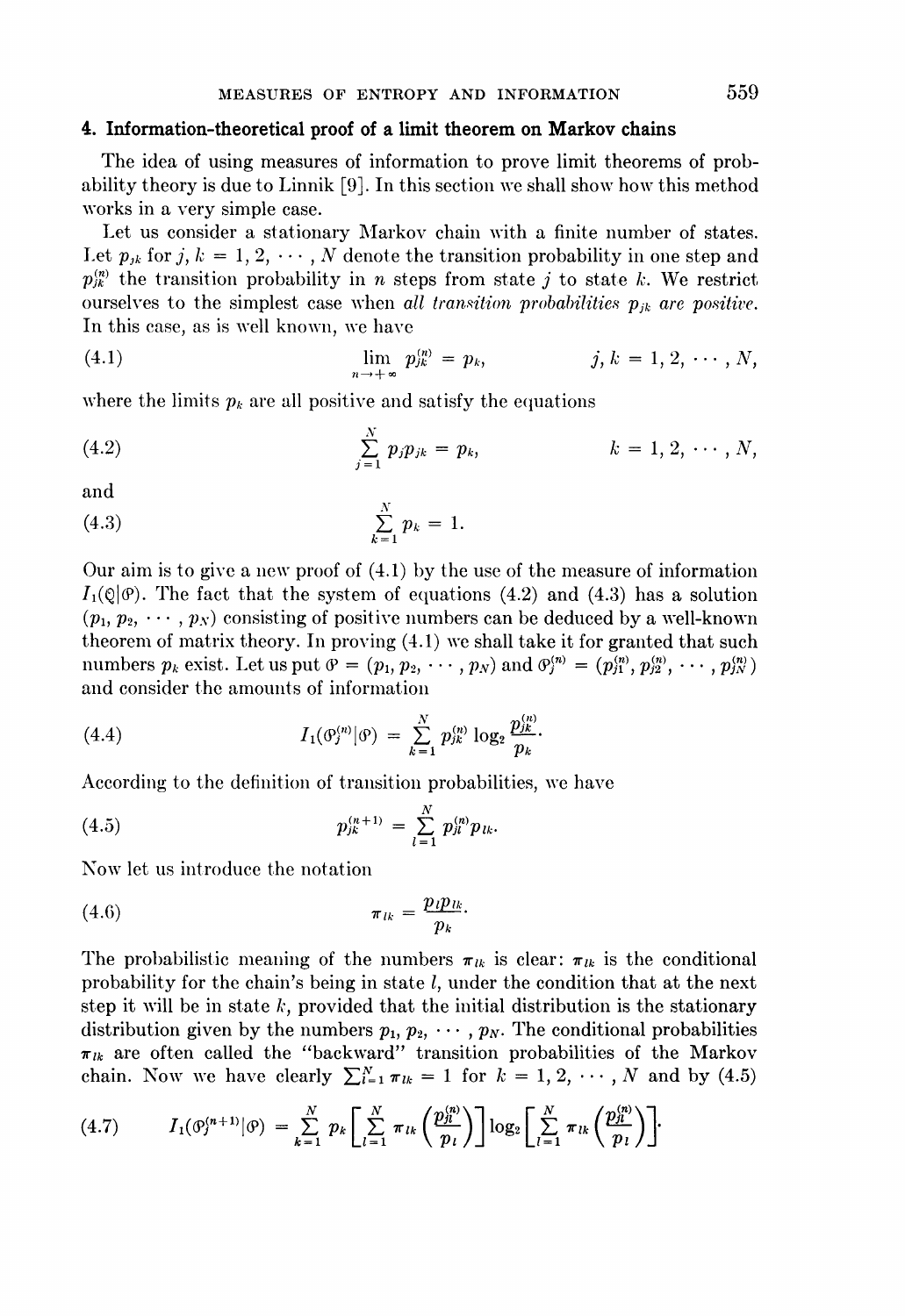Applying Jensen's inequality [7] to the convex function  $x \log_2 x$ , for each value of  $k$ , we obtain from  $(4.7)$ 

$$
(4.8) \tI_1(\theta_j^{(n+1)} | \theta) \leq \sum_{k=1}^N p_k \sum_{l=1}^N \pi_{lk} \frac{p_{jl}^{(n)}}{p_l} \log_2 \frac{p_{jl}^{(n)}}{p_l}.
$$

Taking into account the fact that

(4.9) 
$$
\sum_{k=1}^{N} p_k \pi_{lk} = p_l,
$$

it follows from (4.8) that

(4.10) 
$$
I_1(\mathcal{O}_j^{(n+1)}|\mathcal{O}) \leq I_1(\mathcal{O}_j^{(n)}|\mathcal{O}).
$$

Thus the sequence  $I_1(\mathcal{O}_j^{(n)}|\mathcal{O})$  is decreasing, and as  $I_1(\mathcal{O}_j^{(n)}|\mathcal{O}) \geq 0$ , the limit

$$
(4.11) \t\t\t L = \lim_{n \to +\infty} I_1(\mathcal{O}_j'^{n)}|\mathcal{O})
$$

exists. We shall show now that  $L = 0$  and simultaneously that (4.1) holds. As the number of states is finite, we can find a sequence  $n_1 < n_2 < \cdots < n_n < \cdots$ of positive integers, such that the limits

(4.12) 
$$
\lim_{k \to +\infty} p_{ik}^{(n_i)} = q_{ik}, \qquad k = 1, 2, \cdots, N,
$$

exist. As  $\sum_{k=1}^{N} p_{ik}^{(n)} = 1$ , we have evidently

(4.13) 
$$
\sum_{k=1}^{N} q_{jk} = 1.
$$

Let us put further

(4.14) 
$$
q'_{jk} = \sum_{l=1}^{N} q_{jl} p_{lk}, \qquad k = 1, 2, \cdots, N,
$$

and put for the sake of brevity  $Q_i = (q_{i1}, q_{i2}, \cdots, q_{iN})$  and  $Q'_i = (q'_{i1}, q'_{i2}, \cdots, q'_{iN}).$ Clearly we have

(4.15) 
$$
\lim_{s \to +\infty} I_1(\mathcal{O}_j^{(n_i)}|\mathcal{O}) = I_1(\mathcal{Q}_j|\mathcal{O}) = L
$$

and

(4.16) 
$$
\lim_{n \to +\infty} I_1(\mathcal{O}_j^{(n_i+1)}|\mathcal{O}) = I_1(\mathcal{Q}'_j|\mathcal{O}) = L.
$$

Again using Jensen's inequality, exactly as in proving (4.10), we have

$$
(4.17) \qquad I_1(\mathcal{Q}'_j|\mathcal{P}) = \sum_{l=1}^N p_k \left[ \sum_{l=1}^N \pi_{lk} \left( \frac{q_{jl}}{p_l} \right) \right] \log_2 \left[ \sum_{l=1}^N \pi_{lk} \left( \frac{q_{jl}}{p_l} \right) \right] \leq I_1(\mathcal{Q}_j|\mathcal{P})
$$

with equality holding in (4.17) only if  $q_{jl}/p_l = c$  for  $l = 1, 2, \dots, N$ , where c is a constant. But by (4.16) it follows that there is equality in (4.17), and thus we have

$$
(4.18) \t\t q_{jl} = cp_l, \t\t l = 1, 2, \cdots, N.
$$

Notice that here we have made essential use of the supposition that all  $p_{ik}$  and